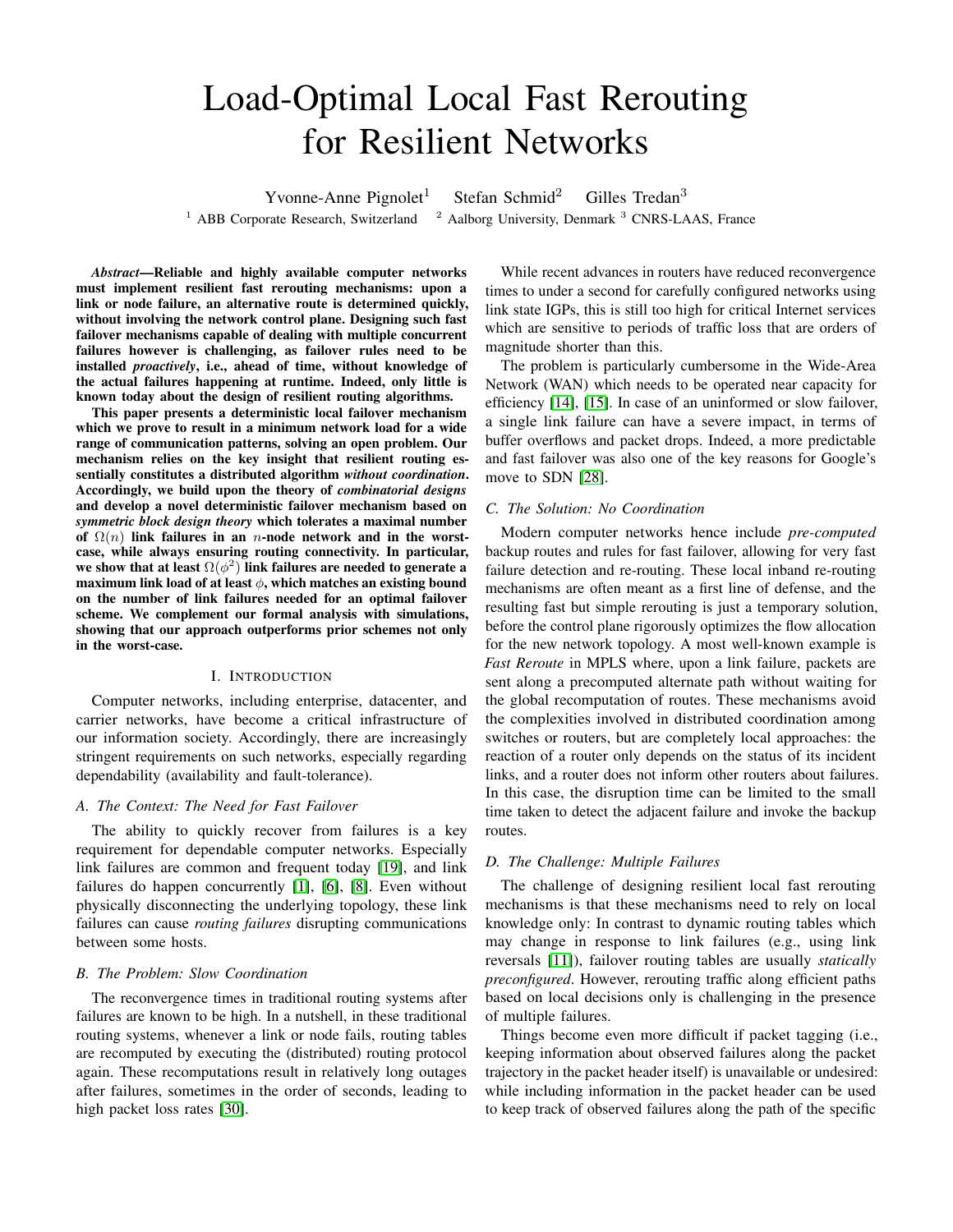packet, tagging comes with overheads (in terms of header space, additional rules, and time) and can also cause problems in the presence of middleboxes [\[21\]](#page-11-3).

Indeed, in this paper we are interested in most simple routing algorithms, which do not require any dynamic state in the packet header nor at the routers themselves. In particular, we consider the well-established *oblivious* (i.e., non-adaptive) routing model [\[23\]](#page-11-4).

The fundamental question is then [\[6\]](#page-10-1): how resilient can static forwarding tables be? That is, how many link failures can failover routing tolerate before connectivity is interrupted (i.e., packets are trapped in a forwarding loop, or hit a dead end) without invoking the control plane or using tagging? At first sight, it seems difficult to implement a high degree of fault-tolerance in a setting where routers are restricted to preconfigured failover rules, have a local view, and cannot resort to packet tagging. Moreover, it has recently been shown that there is an inherent tradeoff between the robustness and the resulting worst-case *network load* [\[3\]](#page-10-6).

# *E. Our Contributions*

This paper presents the design of a very resilient fast failover scheme, tolerating multiple link and node failures, while keeping the network load low (asymptotically matching an existing lower bound [\[3\]](#page-10-6)). Our re-routing algorithms are oblivious, and do not require packet tagging.

We formally prove that our failover scheme provides an optimal resilience while minimizing link loads for many important traffic models, including the frequently studied permutation routing model [\[23\]](#page-11-4), [\[29\]](#page-11-5) or all-to-one routing [\[3\]](#page-10-6), [\[5\]](#page-10-7).

Our approach is based on the insight that resilient local failover mechanisms can essentially be seen as distributed algorithms without coordination: a subfield of distributed computing where devices solve a problem in parallel without exchanging information among them. In particular, we establish a connection to *combinatorial design* theory [\[26\]](#page-11-6) and present a novel failover mechanism building upon *symmetric block designs*.

We focus on oblivious routing, where all packets of the same TCP flow will be forwarded the same way (namely based on source and destination only). However, we conjecture that our techniques are relevant or even optimal in many other scenarios as well (in particular for adaptive routing).

#### *F. Background & Preliminaries*

Our approach is very general, and relevant for any resilient routing mechanism based on a static failover technology. In particular, it applies to Software-Defined Networks (SDNs) and their standard protocol, OpenFlow. In a nutshell, an SDN outsources and consolidates the control over a set of network switches to a logically centralized controller. As this controller is decoupled from the data plane, interactions with the controller introduce non-trivial latencies and overheads. Accordingly, OpenFlow offers a local fast failover mechanism which could potentially provide high-throughput forwarding in the face of

multiple simultaneous failures without communication with the controller: an OpenFlow switch can be pre-configured with a set of failover rules for each flow. Different flows can be defined e.g., based on layer-2, layer-3 and layer-4 header fields. The failover rules become active based on the status of the links incident to the given switch, without contacting the controller.

If a local fast failover scheme is implemented at the hardware level, it can react near-instantaneously to link failures. Our mechanism can be implemented in OpenFlow based on *failover group tables* designed specifically to detect and overcome port failures. A group has a list of action buckets and each bucket has a watch port as a special parameter. The switch monitors liveness of the indicated port. If it is down, this bucket will not be used and the group quickly selects the next bucket (i.e., the backup tunnel) in the list with a watch port that is up.

The failover mechanism presented in this paper is based on combinatorial design theory [\[26\]](#page-11-6). In a nutshell, combinatorial mathematics deal with the existence, construction and properties of systems of finite sets whose arrangements satisfy generalized concepts of balance and/or symmetry. Traditionally, combinatorial designs are built around Balanced Incomplete Block Designs (BIBDs), Hadamard matrices and Hadamard designs, symmetric BIBDs, Latin squares, resolvable BIBDs, difference sets, and pairwise balanced designs (PBDs). Other combinatorial designs are related to or have been developed from the study of these fundamental ones. We refer the reader to [\[26\]](#page-11-6) for more background.

# *G. Organization*

The remainder of this paper is organized as follows. Section [II](#page-1-0) introduces our problem statement and formal model. In Section [III](#page-2-0) we characterize resilient oblivious routing schemes, and in Section [IV,](#page-3-0) present our approach together with a formal analysis. Section [V](#page-8-0) evaluates the performance of our failover schemes by simulation, followed by a discussion of related work in Section [VI.](#page-8-1) The paper is concluded in Section [VII.](#page-10-8)

# II. PROBLEM STATEMENT & MODEL

<span id="page-1-0"></span>We assume an SDN-network  $G = (V, E)$  with n OpenFlow switches (or simply *nodes*)  $V = \{v_1, \ldots, v_n\}$  connected by bidirectional links  $E$ . Each node  $v$  stores two kinds of flow rules:

- 1) The *original flow rules*, describing the "regular" for-warding behavior for packets of a given flow<sup>[1](#page-1-1)</sup> arriving at v.
- 2) The *(conditional) failover flow rules*, describing how packets of a given flow arriving at  $v$  should be forwarded in case of incident link or node failures. Both the original and the failover flow rules have been pre-installed by the controller and are static.

We focus on *oblivious routing schemes* in this paper: in oblivious routing, the route of a packet does not depend on

<span id="page-1-1"></span><sup>&</sup>lt;sup>1</sup>Note that multiple flows may have the same source and destination node. However they may belong to different connections, e.g., different TCP connections.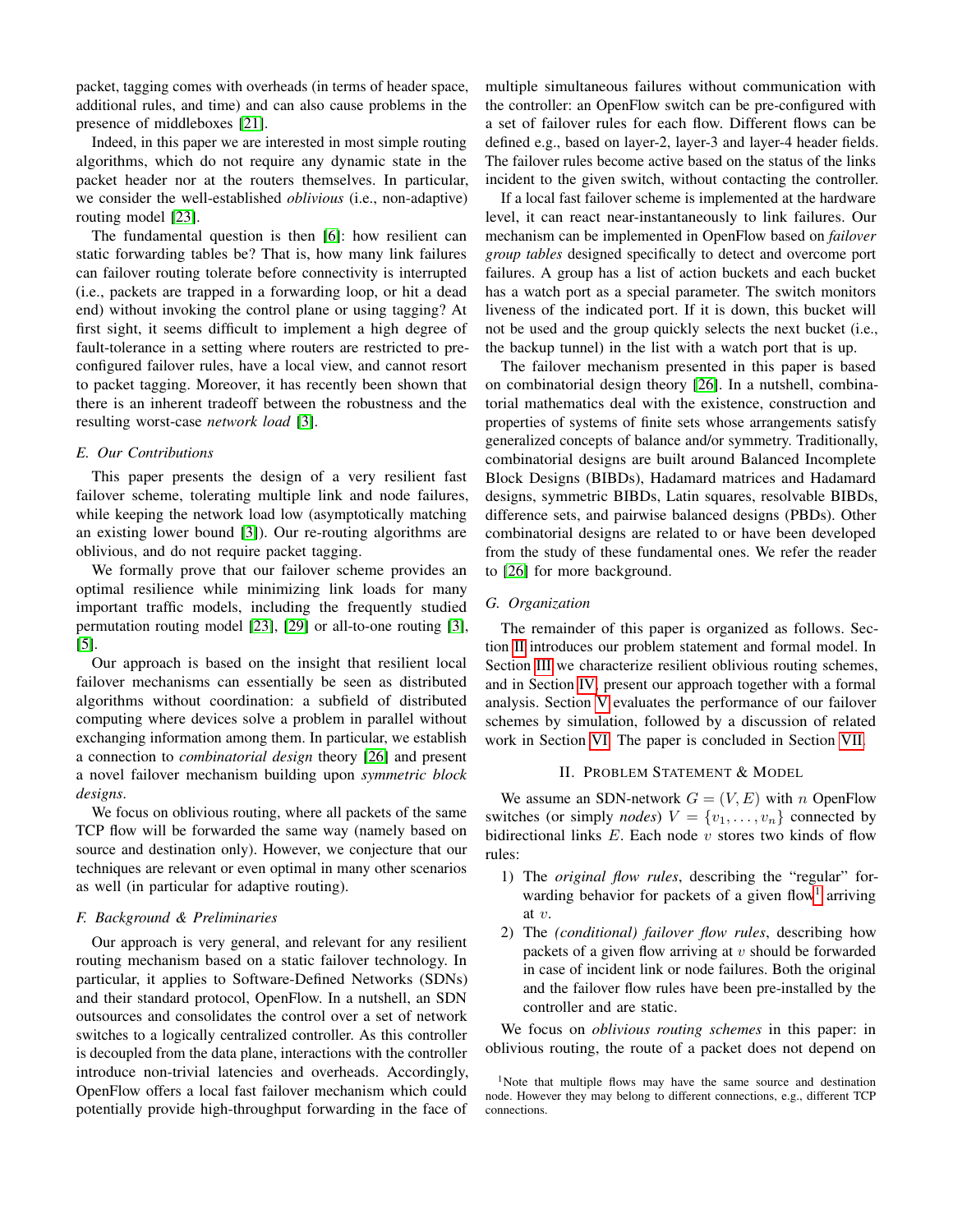other packets, and in particular, is independent of the load in the network.

We consider an initial network where all nodes are directly connected. The communication pattern  $C$  of the flows routed on the network is represented by a list of source and destination pairs of nodes. For simplicity we will call the  $i^{th}$  item in C flow i, with source  $s_i$  and destination  $d_i$ . For ease of presentation, we will assume that there are at most  $n$  flows in the first part of the paper and later show how to extend the approach for more flows.

**Definition 1** (Load Overhead). Let  $G = (V, E)$  be a graph, *and*  $e \in E$  *an edge. The load overhead*  $\phi(e)$  *is the number of additional flows* f<sup>i</sup> *crossing edge* e *due to rerouting. Henceforth, let*  $\phi = \max_{e \in E} \phi(e)$  *denote the maximum overhead load (often called simply* load *in the remainder of the paper).*

We study failover schemes that pursue two goals:

- 1) *Correctness:* The route taken by each flow is a valid path; there are no forwarding loops. In this paper, we will aim to ensure correct paths even under a large number of failures (a resilience property).
- 2) *Balanced overhead:* The resulting flow allocations are "load-balanced", i.e., minimize the overhead load of the maximally loaded link in  $G$  after the failover: min max $_{e\in E}\phi(e)$ .

Note that flows that follow their path without rerouting do not contribute to the overhead load. To analyse the load overhead of a failover scheme in a network with  $F$  failed links (we express node failures in terms of the node's incident links which fail with it<sup>[2](#page-2-1)</sup>), we need some more definitions. In general, to study the limits of the failover scheme, we focus on worstcase overhead load: we assume the link failures are determined by an adversary knowing the resilient routing protocol.

**Definition 2.** Let F be a set of failed links,  $F \subset E$ . Given a *communication pattern* C*, a* worst case scenario *constitutes a set of failed links* F *that generate the worst overhead load* φ*, chosen by an omniscient adversary knowing the failover scheme.*  $F<sub>o</sub>(\phi)$  *is defined as the set of* optimal attacks *(in terms of minimal required number of failures) leading to an overhead load*  $\phi$ *. That is,*  $\forall \phi \leq n, \forall F \in F_o(\phi)$ *, there is at least one (non-failed) link e such that the overhead load*  $\phi(e)$  *under a link failure set*  $F$  *is*  $\phi$  *and there are no link failure sets smaller than* |F| *generating the same overhead load.*

Besides considering  $n$  arbitrary flows, we also consider two well-studied more specific communication patterns: all-to-one communication and permutation routing.

# III. CHARACTERIZING OBLIVIOUS RESILIENT ROUTING SCHEMES

<span id="page-2-0"></span>Our proposed failover scheme can be best described in the form of a matrix (similar to the one used by Borokhovich and Schmid [\[3\]](#page-10-6) for all-to-one routing). The matrix indicates, for each of the  $n$  flows (one per row), the backup forwarding sequence. That is, any failover scheme  $S$  can be represented in a generic *matrix form*  $M = [m_{i,j}]$  (See upcoming example in Figure [1\)](#page-3-1).

$$
M = \begin{bmatrix} m_{1,1} & m_{1,2} & \dots & m_{1,n} \\ \vdots & \vdots & \ddots & \vdots \\ m_{i,1} & m_{i,2} & \dots & m_{i,n} \\ \vdots & \vdots & \ddots & \vdots \\ m_{n,1} & m_{n,2} & \dots & m_{n,n} \end{bmatrix}.
$$

Any failover scheme instance  $S$  will always forward a message directly to the destination, if the corresponding link is available. Otherwise, if a message of the  $i^{th}$  flow from source  $s_i$  cannot reach its destination  $d_i$  directly via  $(s_i, d_i)$ , it will resort to the sequence of alternatives represented as the row i in the matrix  $m_{i}$ , (the "backup nodes" for the  $i^{th}$ flow), as described in Algorithm [1.](#page-2-2) Node  $s_i$  will first try to forward to node  $m_{i,1}$ , if this link is not available to node  $m_{i,2}$ , and so on. More generally, if a message with source  $s_i$  is currently at node  $m_{i,j}$  it will be forwarded directly to the destination  $d_i$ , if the link  $(m_{i,j}, d)$  is available. Otherwise, the failover scheme will try to send it to  $m_{i,j+1}$ ,  $m_{i,j+2}$ , etc. In other words, if the link  $(m_{i,j}, m_{i,j+1})$  is not available, then the link  $(m_{i,j}, m_{i,j+2})$  is tried next, and so on. If  $(m_{i,j}, m_{i,j+2})$ is available, the message will be forwarded to node  $m_{i,j+2}$ . If this node cannot reach  $d_i$ , that is  $(m_{i,j+2}, d)$  failed, the link  $(m_{i,j+2}, m_{i,j+3})$  will be tried, etc.

<span id="page-2-2"></span>

| Upon receiving a packet of flow $i$ at node $v$ :<br>1: if destination not reached yet, $d_i \neq v$ then<br><b>if</b> $(v, d_i)$ available <b>then</b><br>2:<br>forward packet to $d_i$<br>3: |
|------------------------------------------------------------------------------------------------------------------------------------------------------------------------------------------------|
|                                                                                                                                                                                                |
|                                                                                                                                                                                                |
|                                                                                                                                                                                                |
|                                                                                                                                                                                                |
| else<br>4:                                                                                                                                                                                     |
| $j =$ index of v in $i^{th}$ row + 1, $m_{i,j-1} = v$ .<br>5:                                                                                                                                  |
| while $m_{i,j} = s_i$ or $(v, m_{i,j})$ unavailable do<br>6:                                                                                                                                   |
| $j = j + 1$<br>7:                                                                                                                                                                              |
| forward packet to $m_{i,j}$<br>8:                                                                                                                                                              |
|                                                                                                                                                                                                |

Note that if some failover node  $m_{i,j}$  is visited by the *i*-th flow, many different link failures may be the cause. However, for a given flow (row  $i$ ), it holds that in this case one link pointing to node  $m_{i,1}$ , one link pointing to node  $m_{i,2}$ , etc. are in the set of failed links.

In general, we can observe that in order to avoid loops (and provide maximal resilience), each row should contain each non-source/non-destination nodes exactly once. To make the analysis and description simpler, we also allow the source and destination nodes to appear in each row: the failover scheme simply ignores them when they occur. In this case, each row is a permutation of all nodes.

Figure [1](#page-3-1) illustrates the use of the failover matrix for a flow from node 1 to node 6, when the links  $\{(1,6), (2,6), (2,3)\}\$ 

<span id="page-2-1"></span><sup>&</sup>lt;sup>2</sup>Obviously, a node which failed can no longer be reached. While our approach is more general, it is only interesting under node failures if the remaining connectivity is still high.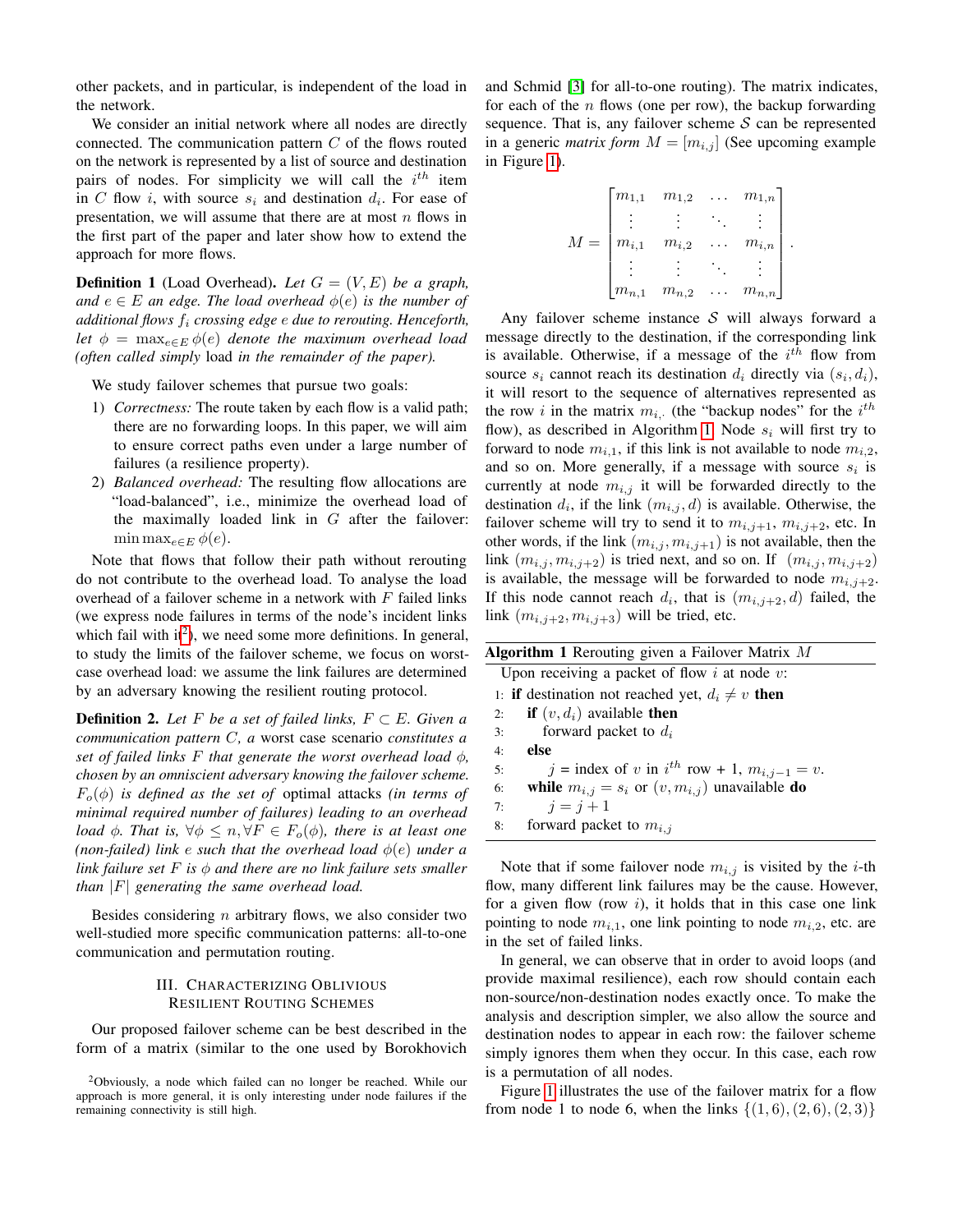

Fig. 1. Example: Rerouting of flow  $i$  from 1 to 6, according to  $M$ , where the  $i^{th}$  row without source and destination nodes is [2, 3, 4, 5]. If the links  $\{(1,6), (2,6), (2,3)\}\$  failed, packets of this flow are first forwarded to node 2 from node 1. Since there is no direct link from 2 to 6, the next entry in the row, 3, is considered. As the link between 2 and 3 is missing and the next entry is 4, packets are then forwarded to node 4, from where they can reach their destination.

failed. Observe that while the specific permutation does not matter for correctness, it matters in terms of performance. Figure [2](#page-3-2) shows an example for  $n = 6$  in a scenario with flows from each node to node 6 (no flow from node 6 to another node). We assume that the links  $\{(1,6), (2,6), (3,6)\}\$  failed. On the left, the resulting failover routes for the following matrix are shown:

$$
M_1 = \begin{bmatrix} 1 & 2 & 3 & 4 & 5 & 6 \\ 2 & 3 & 4 & 5 & 1 & 6 \\ 3 & 4 & 5 & 1 & 2 & 6 \\ 4 & 5 & 1 & 2 & 3 & 6 \\ 5 & 1 & 2 & 3 & 4 & 6 \\ 5 & 1 & 2 & 3 & 4 & 6 \end{bmatrix},
$$

where the  $i<sup>th</sup>$  flow originates from node i. The elements in bold indicate the prefixes of the rows that are used for rerouting. The resulting maximum overhead load is  $3$  on  $(4, 6)$ : the load of 3 flows aggregates along the failover path. On the right, a failover scheme resulting in load 2 only is shown. For example, this can be achieved with the following failover matrix:

$$
M_2 = \begin{bmatrix} 1 & 2 & 3 & 4 & 5 & 6 \\ 2 & 5 & 1 & 3 & 4 & 6 \\ 3 & 4 & 5 & 1 & 2 & 6 \\ 4 & 1 & 2 & 5 & 3 & 6 \\ 5 & 3 & 4 & 2 & 1 & 6 \\ 5 & 1 & 2 & 3 & 4 & 6 \end{bmatrix}.
$$

Intuitively, the bad performance of  $M_1$  comes from the similarity of each node's scheme: as nodes all rely on similar failover schemes, the failover flows will all end up on the same route, leading to a high link congestion.

#### IV. RESILIENT OBLIVIOUS ROUTING

# <span id="page-3-0"></span>*A. The Case for Latin Square Failover Matrices*

Before we present the proposed scheme to compute resilient oblivious routing matrices, let us first make some observations. We will first focus on the fundamental *All-to-One Routing* scenario which is often considered in related works [\[3\]](#page-10-6), [\[5\]](#page-10-7): all nodes communicate to a single destination d, let us say  $v_n$ 



<span id="page-3-2"></span><span id="page-3-1"></span>Fig. 2. Example: Rerouting of flows from nodes 1,2, and 3 due to link failures  $\{(1,6), (2,6), (2,3)\}\$  according to  $M_1$  (*left*) and  $M_2$  (*right*) respectively. A failover matrix rerouting flows to similar paths can lead to a high overhead load (*left*). Accordingly, failover matrixes should be designed where node repetitions in row prefixes are minimized (*right*).

(we assume  $v_n$  does not communicate to anyone else, so we consider  $n-1$  flows only). It is known from prior work that for all-to-one routing the highest overhead load is induced if links towards the destination node  $v_n$  are failed [\[3\]](#page-10-6). In this case, the adversary can "reuse" failures: if the adversary removes the links between  $v_i$  and  $v_n$ , then the occurrence of  $v_i$  in any failover sequence implies a higher number of flows on the subsequent node in the failover sequence. Thanks to this claim, we can assume that F consists of links  $(v_{i_1}, v_n), (v_{i_2}, v_n), \ldots$ for some  $i_1, i_2, \ldots$  only. Accordingly, we can simply refer to them by  $i_1, i_2, \ldots$ , whenever we consider all-to-one routing.

Consider two flows originating from  $u$  and  $v$  in a system relying on a failover scheme represented by  $M$ . Both flows cannot reach the destination, so they are rerouted to their failsafe paths, trying the failover paths as described earlier. If they both use the same node  $t$  in their failover paths, the links from nodes earlier in the corresponding rows of the failover matrix to the destination must have failed. That is,  $m_{u,a} = m_{v,b} = t$  for some indices  $a, b$ . Thus the flow from  $u$  will transit through  $t$ if all the previous failover routes have failed:  $\{(m_{u,i}, v_n), 1 \leq$  $i \leq a$   $\subseteq$  F. Similarly the flow from v will transit through t if  $\{(m_{v,i}, v_n), 1 \leq i \leq b\} \subseteq F$ . As a shorthand notation, we will refer to the set of elements of row i before t as  $P_t(i) =$  ${m_{i,j} | m_{i,t_i} = t, 1 \leq j \leq t_i}$ , the prefix of t in row i (this can include the source and destination of the flow, although they are ignored in the failover scheme). The number of failed links is hence at least the number of elements in the union of these prefixes minus the occurrence of the destination node of the flows:  $|F| \ge a+b-|P_t(u) \cap P_t(v)|-2$ . This relation provides two techniques to ensure that the link  $(t, v_n)$  has a low load: *i*) makes sure  $a$  and  $b$  are as high as possible (that is,  $t$  is used as a last resort), and  $ii$  ensure that the failover routes used by  $u$ and v are as different as possible, ideally  $P_t(u) \cap P_t(v) = \emptyset$ : this prevents the adversary from "reusing" links failed on the failover path of packets from  $u$  when targeting the flow of packets from v.

When generalizing this brief analysis of node  $t$  to all nodes of the system, it is interesting to observe that i) and ii) conflict: on the one hand, several different nodes must be used early in failover schemes (to prevent a large intersection size), on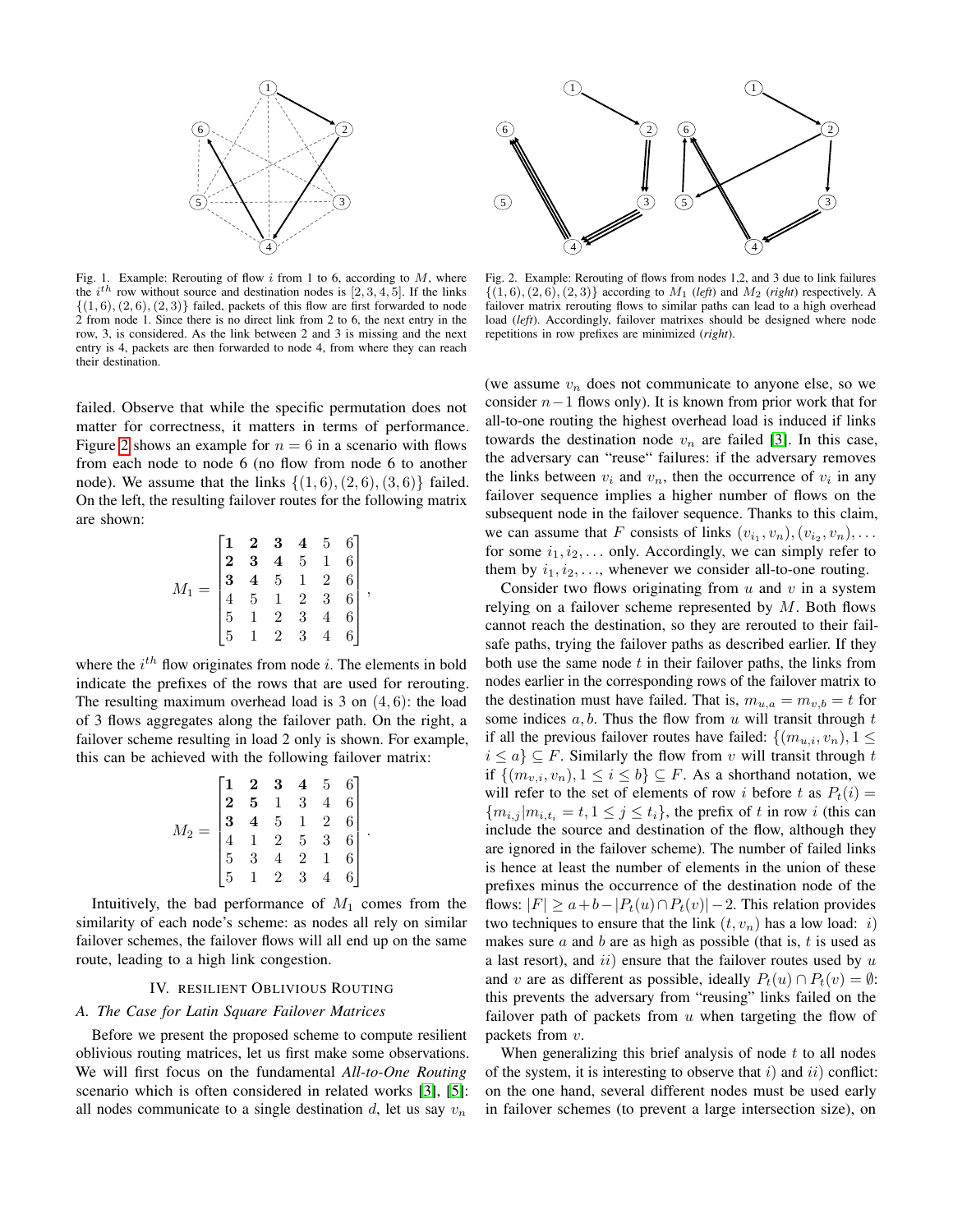the other, nodes should be used as late as possible on failover sequences so that no congestion can easily happen on their link to  $v_n$ . Led by this intuition, we now focus on **latin squares**: that is, failover matrices where each node appears exactly once on each row and each column. Since there are no repetitions on rows, forwarding loops in failover paths are avoided.

However, not all latin squares are good failover matrices. As an example, let us analyze the following latin square  $M =$  $[m_{ij}]_{1\leq i,j\leq n-1}$  where relay nodes are tried in a round-robin fashion:  $m_{ij} = (i+j-1) \mod (n-1)$ . This scheme cannot lead to forwarding loops because  $\forall 1 \leq j, j' \leq (n-1), j \neq j$  $j' \Rightarrow m_{ij} \neq m_{ij'}$ . However, this scheme results in a high load: if the adversary fails the  $f$  first links to destination  $d$  (that is,  $F = \{(v_i, d), i = 1, \dots f\}$ , the f first nodes will all route through  $(v_{f+1}, d)$ : we have  $\phi = \theta(f)$ .

In the next section we will investigate which additional properties latin squares must have to constitute good failover matrices. As we will see, the *intersection* of prefixes of rows plays a central role.

# *B. Performance of Latin Square Schemes*

Let us now take a closer look at how a high load can arise at a node. A link  $e = (w, x)$  carrying load  $\ell$ , by definition, serves on the failover route of  $\ell$  different flows. In particular, there are  $\ell$  rows in the failover matrix which include w, the head node of the link, "early on", in a short prefix of the row: the current set of failures leads to a failover routing to  $w$ .

Accordingly, if the maximum load is  $\phi$  then there is a node w where this maximum load is manifested and  $\phi$  rows of M are responsible for generating this load. In other words, these  $\phi$ rows form a set  $T$ , where the links from the predecessors of  $w$ to  $v_n$  in these rows (ignoring the destination node) are all in the failure set, i.e.,  $\exists w \in V$  s.t.  $\bigcup_{i \in T} P_w(i) \setminus \{v_n\} \subseteq F$ .

Let M be a latin square failover matrix, and let  $F \in F<sub>o</sub>(\phi)$ be an optimal attack set (i.e., a worst-case set of link failures inducing a maximum load).

We now aim to lower bound the minimal size of  $F$ . Let  $(w, v_n)$  be the link on which the load is  $\phi$ . We have  $|F| \ge$  $|\bigcup_{i \in T} P_w(i)| - 1$  (we deduct one to account for the destination node). In the best case (from a load perspective), for instance when  $\phi \ll n$ , two rows do not intersect:  $|F| = \sum_{i \in T} |P_w(i)|$ . Since M is a latin square, it holds for all  $i, j \in T$  that the position of  $w$  in the rows differs. If  $F$  is of minimal  $\sum_{i \in T} (|P_w(i)| - 1) = (t - 1)(t - 2)/2$ , for  $t = |T|$ , because cardinality, F necessarily contains the shortest prefixes:  $|F| \ge$ an occurrence of the destination in the prefix of  $w$  in row  $i$  is ignored.

This optimistic estimation technique captures the core of our performance analysis scheme. The only technical problem is now to limit the intersection size between the rows affected by the failures. Of course, since any row ultimately contains the  $n$  nodes, we must work on the first columns of failover matrix M. Let  $M^k = [m_{ij}]_{1 \le i \le n, 1 \le j \le k}$  denote the k-block of  $M$ , the submatrix of the failover matrix consisting of the  $k$ first columns of M and let  $M^k(i)$  the set of the first k elements of the  $i^{th}$  row of M. We say that a matrix is a latin matrix



<span id="page-4-0"></span>Fig. 3. Computation of load and worst-case failure sets. Let the flows 2, 3, 4, 5 lead to the worst-case load  $\phi = 4$  on the link  $(4, v_n)$ . In the failover matrix M, we highlight the occurrence of 4 with a square in each row, and color the background of the prefixes of the rows responsible for the load in blue. The number of failures responsible for the use of the blue prefixes depends on the number of unique elements in their union. Two prefixes of length at most  $k$ share at most one element, which allows us to bound the number of distinct elements.

if it can be the  $k$ -block of a latin square, that is, no element occurs more than once in each row and in each column.

|                | set of failed links                                                                                                              |  |  |  |  |
|----------------|----------------------------------------------------------------------------------------------------------------------------------|--|--|--|--|
| $\phi$         | maximum load induced by $F$                                                                                                      |  |  |  |  |
| $\overline{M}$ | failover matrix $[m_{i,j}]_{1\leq i\leq n,1\leq j\leq n}$ , with element $m_{i,j}$ at the $j^{th}$ position at the $i^{th}$ row. |  |  |  |  |
|                |                                                                                                                                  |  |  |  |  |
| $M^k$          | k-block / submatrix of the first k columns of $M$                                                                                |  |  |  |  |
| $M^k(i)$       | set of the first k elements of the $i^{th}$ row of M                                                                             |  |  |  |  |
| $P_v(i)$       | set of nodes in the prefix of node $v$ in row $i$                                                                                |  |  |  |  |
| TABLE I        |                                                                                                                                  |  |  |  |  |
|                | <b>OVERVIEW OF NOTATION USED IN THIS PAPER</b>                                                                                   |  |  |  |  |

We now formalize the statement for the minimal number of link failures necessary to generate a load  $\phi$ , depending on the intersection size of short prefixes. Figure [3](#page-4-0) depicts an example of how load accumulates on a link.

<span id="page-4-1"></span>**Theorem 1.** Let  $k \leq \sqrt{n}$  and  $M^k$  a latin submatrix such that *the size of the intersection of two rows is at most 1. That is, for*  $\forall i, j \leq n, i \neq j$  *it holds that*  $|M^k(i) \cap M^k(j)| \leq 1$ *. Let*  $F \in F_o(\phi)$ *. If*  $\phi \leq k$  *then*  $|F| = \Omega(\phi^2)$ *.* 

*Proof.* Let w be a node that carries a load of  $\phi$  on its link to  $v_n$ due to F. Consider the set of failover sequences that contribute to this load (the rows with the blue background in Figure [3,](#page-4-0) i.e., the set of flows  $T$  for which all nodes in the prefix of their rows are in the failure set,  $\bigcup_{i \in T} P_w(i) \cup F = F$ . Observe that  $|T| = \phi$ . Partition T in two subsets:  $T_1$  for flows whose prefix for w is shorter than  $k$ ,  $|P_w(i)| \leq k$ ,  $T_2$  for all other flows and let  $t_1 = |T_1|$  and  $t_2 = |T_2|$ ,  $t_1 + t_2 = \phi$ . All the links to  $v_n$ from the predecessors of  $w$  on the rows of  $T$  in  $M$  must be in the set of failed links, unless the destination  $v_n$  is in the prefix. Hence, it holds that  $|F| \geq |\bigcup_{i \in T} P_w(i)| - \phi$ . Using the partition into  $T_1$  and  $T_2$  we have  $|\bigcup_{i \in T} P_w(i)| \geq |\bigcup_{i \in T_1} P_w(i) \cup$  $|\bigcup_{i \in T_2} P_w(i)| \geq |\bigcup_{i \in T_1} P_w(i) \cup \bigcup_{i \in T_2} M^k(i)|$  , where the last inequality is due to the fact that  $M^k(i) \subseteq P_w(i)$ for all  $i \in T_2$ . Leveraging the inclusion-exclusion prin-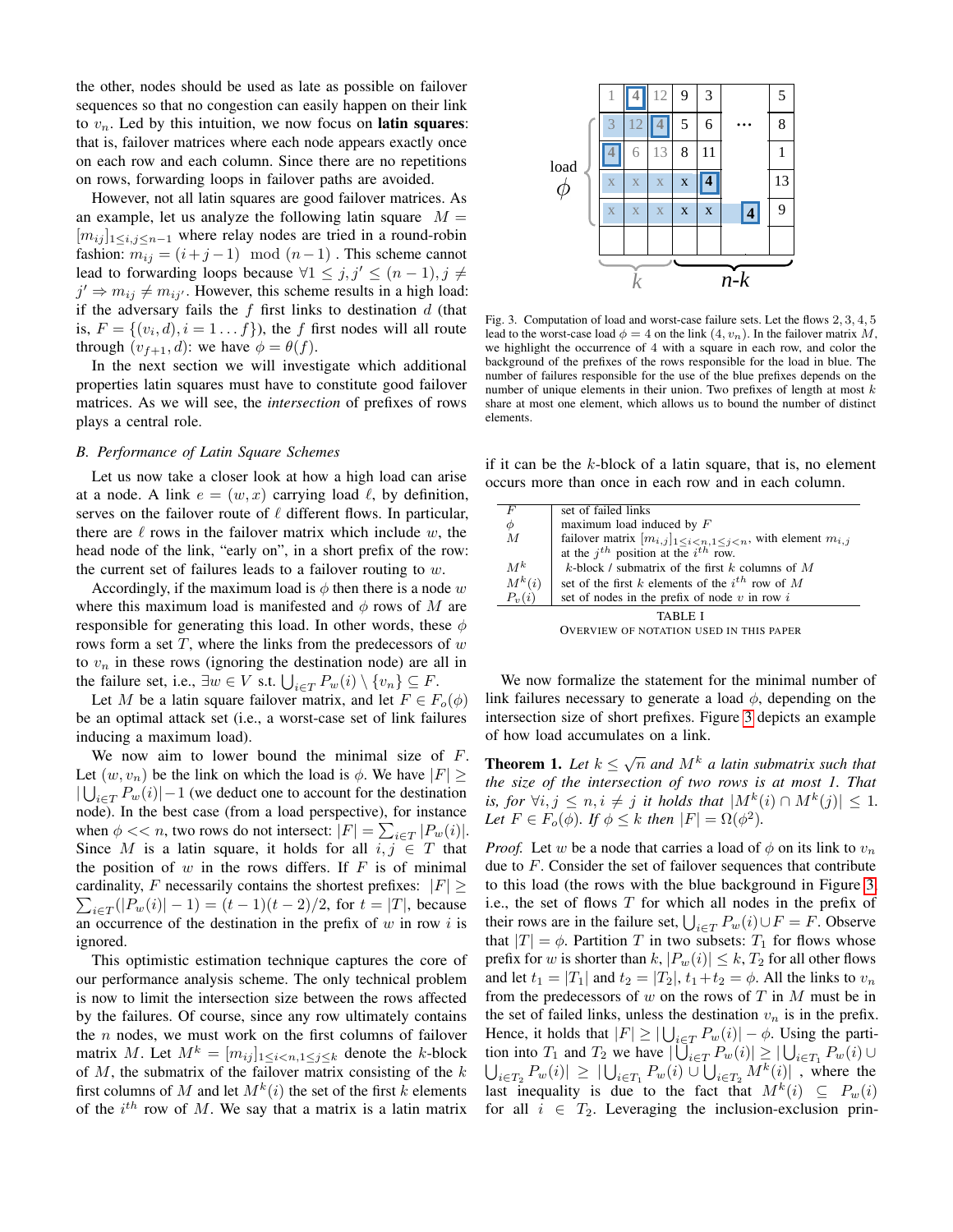ciple  $|\bigcup_{i \in T_1} P_w(i) \cup \bigcup_{i \in T_2} M^k(i)| \geq |\bigcup_{i \in T_1} P_w(i)| +$  $|\bigcup_{i \in T_2} M^{\bar{k}}(i)| - |\bigcup_{i \in T_1} P_w(i) \cap \bigcup_{i \in T_2} M^k(i)|$ . We now analyse each of the three cardinalities. Using the inclusion exclusion principle again, we have  $|\bigcup_{i \in T_1} P_w(i)| \ge \sum_{i \in T_1} |P_w(i)| - \sum_{i \in T_2} |P_w(i)| \ge \sum_{i \in T_1} |P_w(i)| - \sum_{i \in T_2} |P_w(i)| \ge \sum_{i \in T_2} |P_w(i)| \ge \sum_{i \in T_1} |P_w(i)| = 0$  $\sum_{i,j\in T_1,i\neq j}|P_w(i)\cap P_j(w)|.$   $\sum_{i< j\in T_1}|P_w(i)\cap P_j(w)|=0$ as the intersection of the first  $k$  elements of the matrix contains  $w$  only. Due to the latin property, it hence holds that  $|\bigcup_{i \in T_1} P_w(i)| \ge \sum_{i \in T_1} |P_w(i)| = \sum_{i \in T} |P_w(i)| \ge$  $t_1(t_1 - 1)/2$ . Analogously, we can write  $\bigcup_{i \in T_2} M^k$  $(i)| \geq$  $\sum_{i \in T_2} |M^k(i)| - \sum_{i < j \in T_2} |M^k(i) \cap M^k(j)| = k \cdot t_2 -$ P  $t_2(t_2 - 1)/2$ . The last term,  $|\bigcup_{i \in T_1} P_w(i) \cap \bigcup_{j \in T_2} M^k(j)|$ is at most  $|\bigcup_{i \in T_1} M^k(i) \cap \bigcup_{j \in T_2} M^k(j)|$ , which in turn is equal to  $|\bigcup_{i \in T_1, j \in T_2} (P_w(i) \cap M^k(j))|$  due to the distribution law.  $|P_w(i) \cap \tilde{M}^k(j)| \leq 1$  for all  $i \neq j$ , thus the whole term can be upper bounded by  $t_1 \cdot t_2$ . Therefore,  $|F| + \phi \geq$  $t_1(t_1-1)/2 + k \cdot t_2 - t_2(t_2-1)/2 - t_1 \cdot t_2 = t_1(t_1-1)/2 +$  $t_2(k-t_1)-t_2(t_2-1)/2.$   $k-t_1\geq t_2$ , as  $k\geq \phi=t_1+t_2$ . Consequently,  $|F| + \phi \ge t_1(t_1 - 1)/2 + t_2^2 - t_2(t_2 - 1)/2 =$  $\Omega(t_1^2 + t_2^2) = \Omega(\phi^2)$ , concluding the proof.  $\Box$ 

This theorem is an important tool in the analysis of latin square failover schemes, as it directly describes the relation between the intersection size of  $k$ -length row prefixes and the optimal attack cost  $|F|$ . More precisely, if we manage to create matrices which have a large k-block with such intersection properties, then we can guarantee a constant approximation of the optimal resilience for up to  $O(k^2)$  failures.

## *C. BIBDs* or: *How to create submatrices of low intersection?*

Given  $n$  nodes, the problem is now to generate  $n$  different failover sequences of length k with guarantees on the *size of the intersection*. Of course, this generation is trivial for  $k \ll n$ . For the performance of the resulting scheme however, the objective is to find constructions for larger  $k$ : for instance if  $k = \sqrt{n}$ , we have an optimal solution as the attacker would need to fail  $\theta(k^2) = \theta(n)$  links to reach the limits of Theorem [1.](#page-4-1) Constructing such sets is however challenging.

Fortunately, two closely related problems are well-studied: the problem of generating *block designs* (that is, families of subsets of elements), and its geometric counterpart, generating projective planes of high order. We here choose the first approach, and next quickly introduce the relevant definitions. The interested reader can refer to [\[26\]](#page-11-6) for an overview of the rich field of block designs. For our construction we will use *symmetric balanced incomplete block designs (BIBDs)*.

**Definition 3** (BIBD, Def 1.2 and 2.1 in [\[26\]](#page-11-6)). *Let* v, k, and  $\lambda$ *be positive integers such that*  $v > k > 2$ . A  $(v, k, \lambda)$ -balanced incomplete block design *is a* design (X, A) *such that the following properties are satisfied:*

- 1) X is a set of v elements called points,  $|X| = v$ .
- 2) A *is a collection (i.e., multiset) of* b *non-empty subsets of* X *called* blocks*, where each block contains exactly* k *points.*
- 3) *Every pair of distinct elements is contained in exactly* λ *blocks.*



<span id="page-5-0"></span>Fig. 4. Construction of BIBD failover matrix M for  $n = 13$ ,  $k = 3$ . Given the blocks of the BIBD, a regular bipartite graph is constructed with edges (dashed) between the  $i^{th}$  block and j if j is in the  $i^{th}$  block (*left*). As a next step, a matching on this graph is computed (bold black edges) which defines the first column of M (*right*). After removing the edges of this matching, the procedure is repeated on the remaining graph  $(k$  times). When no more edges are left, the procedure is repeated for the complement of the graph computed first, to fill the  $n - k$  last columns of the matrix.

*A BIBD where*  $b = v$  *is called symmetric.* 

Symmetric BIBDs feature a useful intersection property.

**Fact 1** (Thm 2.2 in [\[26\]](#page-11-6)). *Given a symmetric*  $(v, k, \lambda)$ -BIBD, *it holds for all*  $1 \leq i, j \leq v$ *, where*  $i \neq j$ *, that*  $|A_i \cap A_j| = \lambda$ *.* 

The only remaining problem is that blocks are not rows: even once we have generated our *n* blocks of size  $k$ , we need to order the failover routes within each block such that the resulting matrix  $M^k$  is a k-block of a latin square. The following procedure will be used to construct the first  $k$  elements of row *i* using the elements of  $A_i$ . It leverages k sequential perfect matchings in the bipartite graph, associating to each row its set of backup nodes from the block  $A_i$ .

<span id="page-5-1"></span>

| <b>Algorithm 2</b> Transforming Blocks into Latin Rows             |
|--------------------------------------------------------------------|
| 1: input : a $(n, k, \lambda)$ -BIBD $(X, A)$                      |
| 2: output: $M^k$ : <i>n</i> rows of size k                         |
| 3: Let $G = (U, V, E)$ a bipartite graph s.t., $ U  =  V  = n$     |
| and $(i, j) \in E$ iff $x_j \in A_i$                               |
| 4: for $j \in \{1, , k\}$ do                                       |
| Let $P: U \to V$ a perfect matching of G<br>5:                     |
| 6: <b>for</b> $i \in \{1, , n\}$ <b>do</b>                         |
| $m_{ij} \leftarrow P(i)$<br>7:                                     |
| $G = (U, V, E \setminus \{(i, m_{i,j})   1 \leq i \leq n\})$<br>8: |
| 9: <b>return</b> $M^k = [m_{ij}]_{1 \le i \le n, 1 \le j \le k}$   |

The transformation of blocks into rows is illustrated in Figure [4.](#page-5-0)

**Theorem [2](#page-5-1).** *Algorithm* 2 *returns a latin block with*  $|M^k(i)|$  $|M^k(j)| = \lambda$  *for all*  $1 \leq i < j \leq n$ *.* 

*Proof.* Let us first show that Algorithm [2](#page-5-1) always terminates. This will happen iff a perfect matching  $P$  is always found. Observe that at Line 3, by definition of a BIBD,  $G$  is a  $k$ regular bipartite graph (with  $|U| = |V|$ ). It therefore contains a perfect matching (due to Hall's Theorem). Observe that after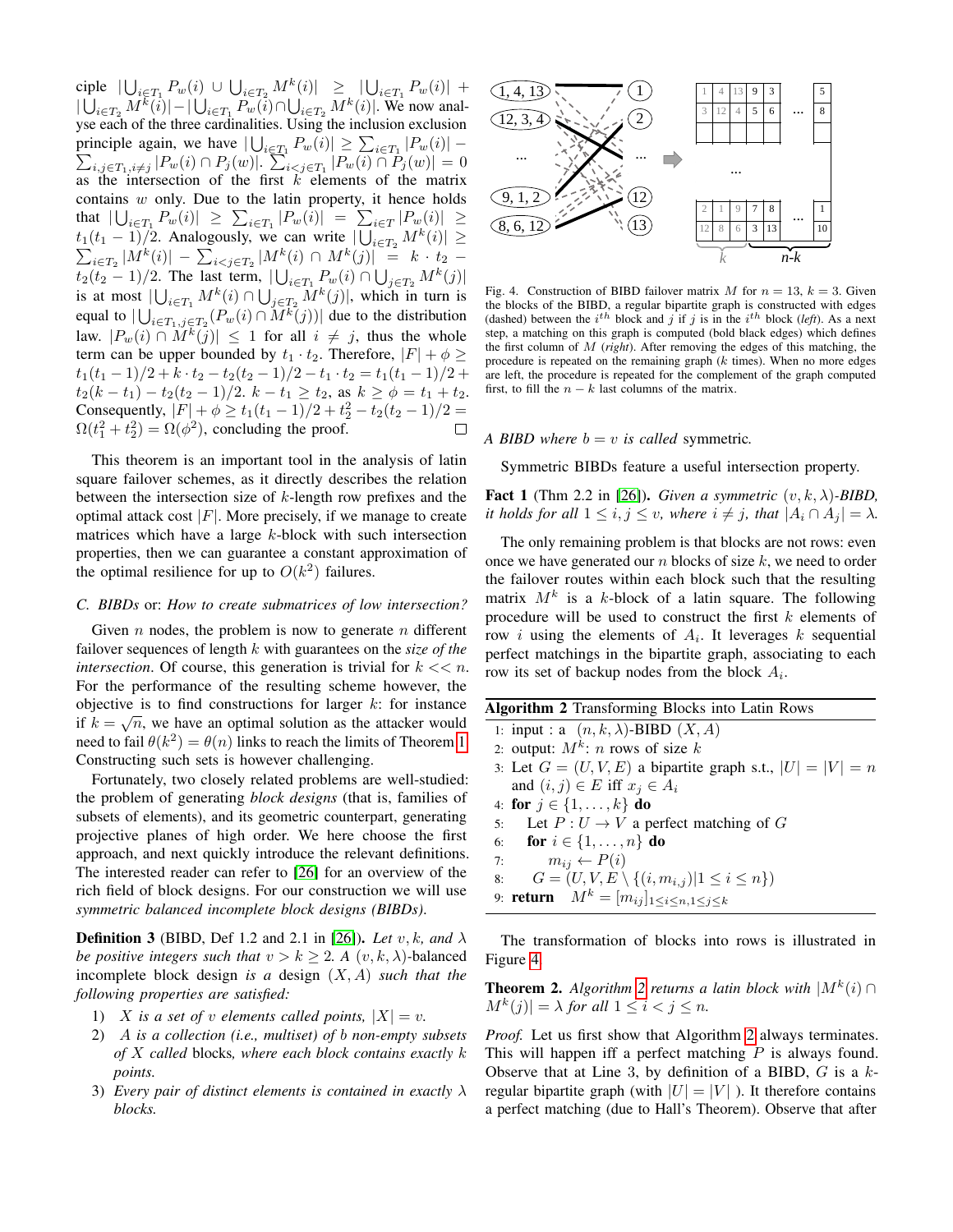the first execution of Line 8, G is now a  $k - 1$  regular graph (since a perfect matching was removed). This will be repeated until  $j = k$ , where G is merely a matching.

Regarding correctness, we observe that because the blocks are sets, no node is ever repeated in a row. Since  $P$  is a perfect matching, no node is repeated on a column. Consequently, M is a latin submatrix.  $\Box$ 

The construction of Algorithm [2](#page-5-1) will be very useful to transform blocks into failover matrixes that provide the guarantees of Theorem [1.](#page-4-1)

## *D. Failover Matrix Creation*

With the above we now construct a failover matrix M (summarized in Algorithm [3](#page-6-0) and illustrated in Figure [4\)](#page-5-0) given a symmetric BIBD. As a first step, Algorithm [3](#page-6-0) exploits a symmetric  $(n, k, 1)$ -BIBD  $(X, A)$  to create the first k-submatrix of M. The remaining submatrix is constructed such that each row and column of the complete matrix is a permutation, and thus we have a latin square. Together with the theorems from previous sections, this is sufficient for a constant approximation.

|  |  | <b>Algorithm 3 Construction of Failover Matrix</b> |  |  |  |  |
|--|--|----------------------------------------------------|--|--|--|--|
|--|--|----------------------------------------------------|--|--|--|--|

<span id="page-6-0"></span>1: input:  $(n, k, 1)$ -BIBD  $(X, A)$ 

2: output: latin square failover matrix  $M$ 

3: Let  $M^k = [m_{ij}]_{1 \le i \le n, 1 \le j \le k} = Alg2(X, A)$ 

4: Let  $M^C = Alg2(\overline{X}, \{B_i, B_i = X \setminus A_i, 1 \le i \le n\})$ 

5: **return**  $M = M^k \oplus M^C$ , where  $\oplus$  concatenates columns

<span id="page-6-2"></span>Theorem 3. *Algorithm [3](#page-6-0) returns a latin failover matrix* M *with intersection properties representing a failover scheme that is optimal up to a constant factor.*

*Proof.* We prove first termination and then correctness.

*Termination:* Since  $M^k$  is a latin submatrix, all the *n* values appear exactly once on the first column, and once on the last column. Observe that in Line 4,  $(X, {B_i, 1 \le i \le n})$  is a BIBD (regardless of its intersection size), as the complement of a BIBD is also a BIBD ([\[26\]](#page-11-6) Thm 1.32).

*Correctness:* Observe that  $M^k$  and  $M^C$  are latin submatrices. To show that the resulting matrix  $M$  is a latin square, we need to show that no row contains twice the same id. By definition of  $B_i \cap A_i = \emptyset$ . So M is a latin square, and therefore the corresponding failover scheme is correct, i.e., no loops can occur as each node appears at most once per row of the matrix.

Since  $M$  is a latin square satisfying the conditions of Theorem [1,](#page-4-1) we conclude that for a load up to  $\phi \leq k \leq \sqrt{n}$ , the number of failed links is  $\theta(\phi^2)$ , which implies asymptotical optimality.  $\Box$ 

In order to construct the corresponding BIBDs (for  $k - 1$ ) being a prime tower), we can leverage the following theorem.

**Theorem 4** (Thm 2.10 in [\[26\]](#page-11-6)). *For every prime power*  $q > 2$ , *there exists a symmetric* (q <sup>2</sup>+q+1, q+1, 1)*-BIBD (a projective plane of order* q*).*

Using these BIBDs, we can thus construct failover matrices for  $n = q^2 + q + 1$  directly. If there exists no prime power q for which  $n = q^2 + q + 1$ , we can construct a failover matrix as follows. Choose r such that  $2^{2r} + 2^r + 1 \le n < 2^{2r+2} + 2^{r+1} + 1$ . Construct the failover matrix M with a  $(q^2 + q + 1, q + 1, 1)$ -BIBD for  $q = 2<sup>r</sup>$ . Assign each row of this failover matrix to at most 4 nodes. The remaining  $n - 2^{2r} + 2^r + 1$  elements of each sequence can be chosen among the permutations of the nodes that have not been used yet to guarantee a loop-free behavior. Using this construction, the load deteriorates by at most a factor of 4, since every prefix is used in at most three other rows.

## *E. Resilient Permutation Routing*

Having discussed the All-to-One model, we now turn to the permutation routing problem. Permutation routing is a classic and well-studied scenario (e.g., in the context of oblivious routing and Valiant's trick [\[23\]](#page-11-4), [\[29\]](#page-11-5)) where given a (worstcase) permutation  $\pi : V \to V$ , each node v communicates with its image  $\pi(v)$ . This corresponds to a set of n flows with source  $v_i$  and destination  $\pi(v_i)$ . Hence, in a resilient setting, each flow needs a backup sequence to reach its destination  $\pi(v_i)$ for a permutation  $\pi$ . Again, for each flow, we set the conditional failover rules according to the rows of a matrix  $M$ .

Note that the permutation routing problem has a fundamentally different structure from all-to-one routing and adversarial link failure strategies have to take all links into account, while for all-to-one routing the adversary can focus on the nodes to induce a high load. Nevertheless, we can apply the BIBD construction presented above to generate efficient failover matrices for this problem as well. We can even re-use the proof structure for the failure set size necessary for a certain load. Since every flow has a different destination it is more difficult for an adversary to reuse link failures and thus we can prove a higher bound than for all-to-one routing.

<span id="page-6-1"></span>**Theorem 5.** Let  $k \leq \sqrt{n}$  and  $M^k$  is a latin submatrix such *that the size of the intersection of two rows is at most 1, i.e.*,  $\forall i, j \leq n, i \neq j$  *it holds that*  $|M^k(i) \cap M^k(j)| \leq \lambda$ . Let  $F \in F_o(\phi)$ . If  $\phi \leq k$  then  $|F| = \Omega(\phi \cdot \sqrt{n})$  for permutation *routing.*

*Proof.* Let  $(w, u)$  be a link that carries a load of  $\phi$  due to F. Consider the set of affected failover sequences that contribute to this load, denoted by the set of flow  $T$ . Observe that  $|T| = \phi$ . The node w can be the source of at most one flow. Analogously,  $u$  is the destination of at most one flow, thus there are at least  $\phi - 2$  affected rows in the BIBD failover matrix M with  $w$  in the prefix of  $u$  and a link failure for each element of those prefixes of  $u$  (note that  $w$  cannot be the destination of the flows of these rows, as then they would not contribute to a load exiting w). We now need to show that the size of the set F of these link failures is at least  $\Omega(\phi \cdot \sqrt{n})$ . Due to the prefix intersection properties of the matrix structure we use (Theorem [1\)](#page-4-1), it must thus hold that the prefix length we use (Theorem 1), it must mus not<br>of u exceeds  $\sqrt{n}$  for these  $\phi - 2$  rows.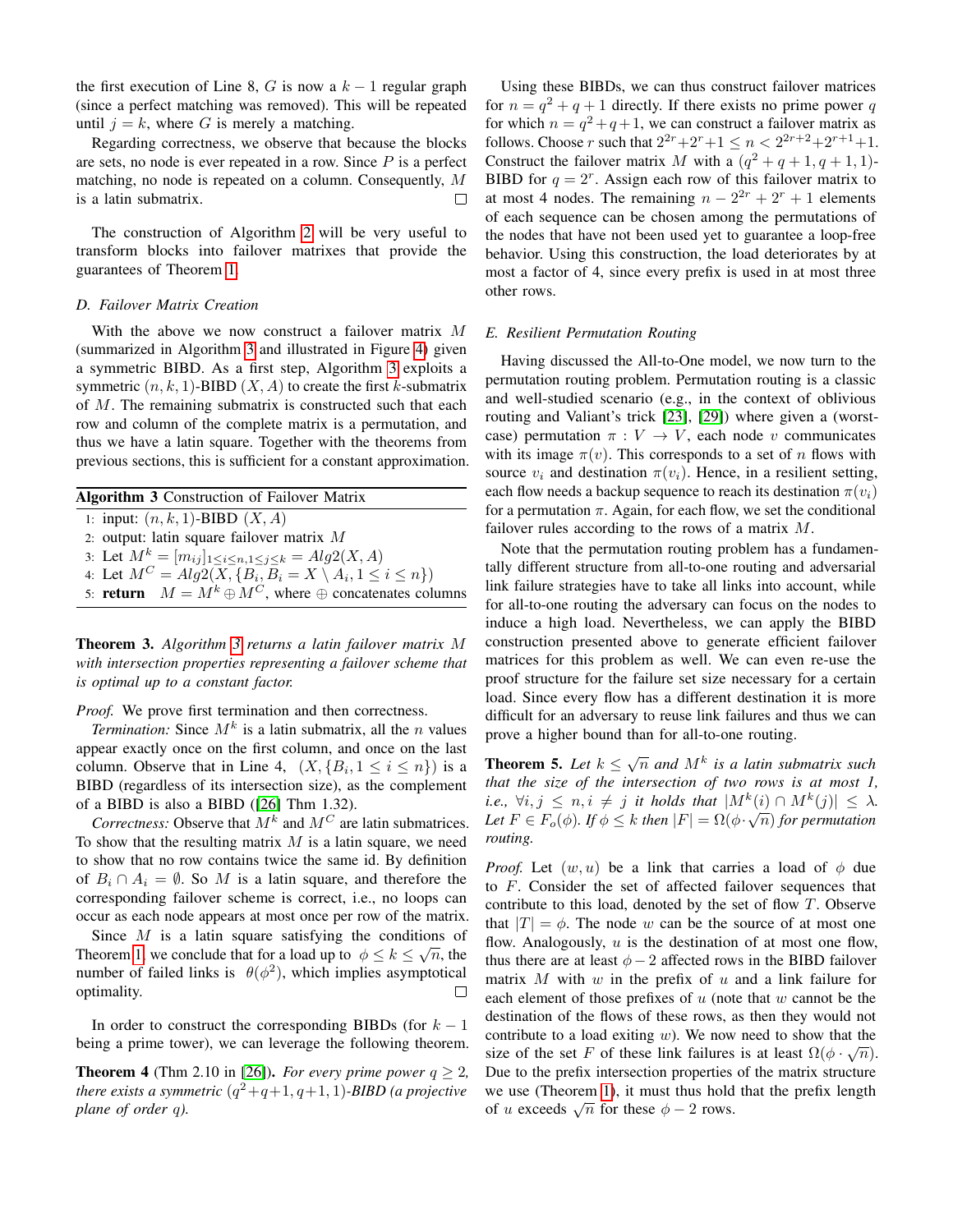To have reached  $v$  in such a prefix it must hold that either the link  $(v_i, v)$  or a link  $(v', v)$  failed, for an element v' in the prefix of  $v$  on row  $i$ . To reuse a failure of the first type in flows,  $v_i$  must occur in the prefix of w in other rows. Again due to the matrix structure (Theorem [1\)](#page-4-1), a multiple reuse of such a failure is hence only possible if the prefix of the reusing rows is at least  $\sqrt{n}$  long. The multiple reuse of the second type of failure has the same implication. Thus at least half of the failures affecting the prefixes used are unique. In other or the failures arecting the pierxes used are unique. In other<br>words, the failures for the first  $\sqrt{n}$  elements of the rows can only be reused at most once and thus  $\phi \cdot \sqrt{n}/2 = \Omega(\phi \cdot \sqrt{n})$ failures are necessary.  $\Box$ 

# *F. Arbitrary Traffic Patterns*

With these solutions in mind, we are now ready to present our main contribution: a resilient failover routing scheme for arbitrary traffic patterns (for  $n$  flows), i.e., the flows are not restricted to share the same destination nor do we limit the number of flows with the same source.

Given a list of flows, let  $\delta^o(v)$  and  $\delta^i(v)$  count the number of flows originating from  $v$  and destined to  $v$  respectively. The maximum values of these quantities is denoted by  $\delta^o$  and  $\delta^i$ . If we consider the directed multigraph induced by the list of flows,  $\delta^o$  and  $\delta^i$  correspond to the out-degree and in-degree of this multigraph.

Using these definition, we show a general lower bound of failures necessary for arbitrary flow sets.

<span id="page-7-0"></span>**Theorem 6.** *Given a BIBD-failover matrix M,*  $\Omega(\phi^2)$  *link failures are necessary to generate a failover load of* φ <  $\overline{C}$  $\sqrt{n}$  regardless of the number of flows that share sources and *destinations.*

*Proof.* Let us first consider the case where  $\delta^{\circ} = 1$ , i.e., there is at most one flow originating from each node. This first part of the proof is along the same lines as the first part of the proof of Thm. [5.](#page-6-1)

Let link  $(w, u)$  be the link where the maximum load manifests. Node  $w$  can be the source of at most one flow, thus there are at least  $\phi - 1$  rows (set T) in the BIBD failover matrix  $M$  with a link failure for each element of the prefix of  $w$  in those rows (note that  $w$  cannot be the destination of the flows of these rows, as then they would not contribute to a load exiting  $w$ ). We now need to show that the size of the set F of these link failures is at least  $\Omega(\phi^2)$ . We pick one element v in the prefix of w on row i, i being one of the  $\phi - 1$ rows in  $T$  responsible for the load. For such a link failure to be reused in another row,  $v$  would have to appear in the prefix of  $w$  in another row. However, in this case, the length of the be w in another fow. However, in this case, the length of the prefix of w must exceed  $\sqrt{n}$ , because there cannot be two elements that appear in two prefixes of shorter size, due to the construction of  $M$  (Thm. [3\)](#page-6-2). Thus we have two cases where either more than  $(\phi - 1)/2$  of the rows in T have i) prefixes of w shorter than  $\sqrt{n}$ , in which case the necessary number of failures is  $\Omega(\phi^2)$  due the argument above, or *ii*) there are more than  $(\phi - 1)/2$  rows in T with long prefixes. For the portion  $\varphi$  of the prefixes of length  $\sqrt{n}$  we can use the same argument

as before, leading to a number of link failures in  $\Omega(\phi \cdot \sqrt{n})$ which clearly exceeds  $\Omega(\phi^2)$ .

If we have several flows originating from the same nodes, then adapting the above analysis leads to at least  $\phi - \delta^{\circ}$  rows with link failures in the prefixes of w (for the at most  $\delta^o$ flows originating from  $w$  this does not hold, hence we exclude them). Thus this proves that  $\Omega((\phi - \delta^{\circ})^2)$  failures are necessary. For the case where  $\delta^{\circ} > \phi/2$  we could encounter a scenario where  $\phi/2$  flows with source w contribute to the highest load on  $(w, u)$ . Since we only consider the load caused by failover, the destination of these flows cannot be  $u$ , as in this case the flows would not contribute to the worst case load. Therefore we can focus on the link failures necessary to reach  $u$  in the affected rows. In this case, the prefixes of  $u$  are of interest and using the same argument as above, the number of link failures can be lower bounded by  $\Omega(\phi^2)$  as well in this case.  $\Box$ 

When we have a bound on  $\delta^o$  and  $\delta^i$  for a flow set, we can prove an even higher bound.

**Theorem 7.** *Given a BIBD-failover matrix*  $M$ ,  $\Omega((\phi - \delta^{\circ} - \delta^{\circ}))$  $\delta^{i}) \cdot \sqrt{n} + \phi^{2}$ ) link failures are necessary to generate a load  $\sigma$ *)*  $\cdot$   $\sqrt{n}$  +  $\varphi$ <br>*of*  $\phi$  <  $\sqrt{n}$  .

*Proof.* Similarly to the proof before, we first consider the case where  $\delta^i$  is one, i.e., there is at most one flow destined to each node. Let link  $(w, u)$  be the link where the maximum load manifests. Thus there are  $\phi - 1$  rows (set T) in the BIBD failover matrix M with a link failure for each element of the prefix of  $u$  in those rows (there can be one row where  $u$  is the target and does not need to appear in the prefix of elements link failures).

We now lower bound the size of the set  $F$  of these link failures. To contribute to the load, either  $i$ ) w must appear in the prefix of u on at least  $\phi - 1 - \delta^{\circ}$  rows of T or *ii*) w must be the source of the flow of the remaining at most  $\delta^o$ nodes. Let us consider *i)* first. w and u can only appear in one BIBD-block together, thus there are  $\phi - 2 - \delta^{\circ}$  rows in T where only w can appear in the first  $\sqrt{n}$  elements of the rows. The arguments of the proof for Thm. [6](#page-7-0) apply here as well and thus at least  $(\phi - 2 - \delta^{\circ})\sqrt{n}$  link failures are accumulated for the  $\sqrt{n}$  length prefixes of T. In Case *ii*) where w is the source of flows, only  $u$  needs to be in the prefixes, contributing to lower bound of  $\Omega(\phi^2)$ . Thus the necessary failure set size of both cases together is  $\Omega((\phi - \delta^{\circ})\sqrt{n} + \phi^2)$ . For flow sets where up to  $\delta^i$  flows share a destination, the number of rows where  $w$  and  $u$  must in be in the prefix of failures is further reduced, concluding the proof.  $\Box$ 

Our approach can be extended for more than  $n$  flows, parametrized by the number of failures to be tolerated. In this case, the following construction can be used. Given a  $(q^2 + q + 1, q + 1, 1)$ -BIBD for  $q = n^{1/2}$  we can construct a  $(2^{3/2 \log n - \log k}, k, 1)$ - BIBD. With this BIBD the number of failures to be tolerated for  $O(n^{3/2})$  is in the order of  $\log^2 n$ , resulting in an overhead load in the order of  $\log n$ .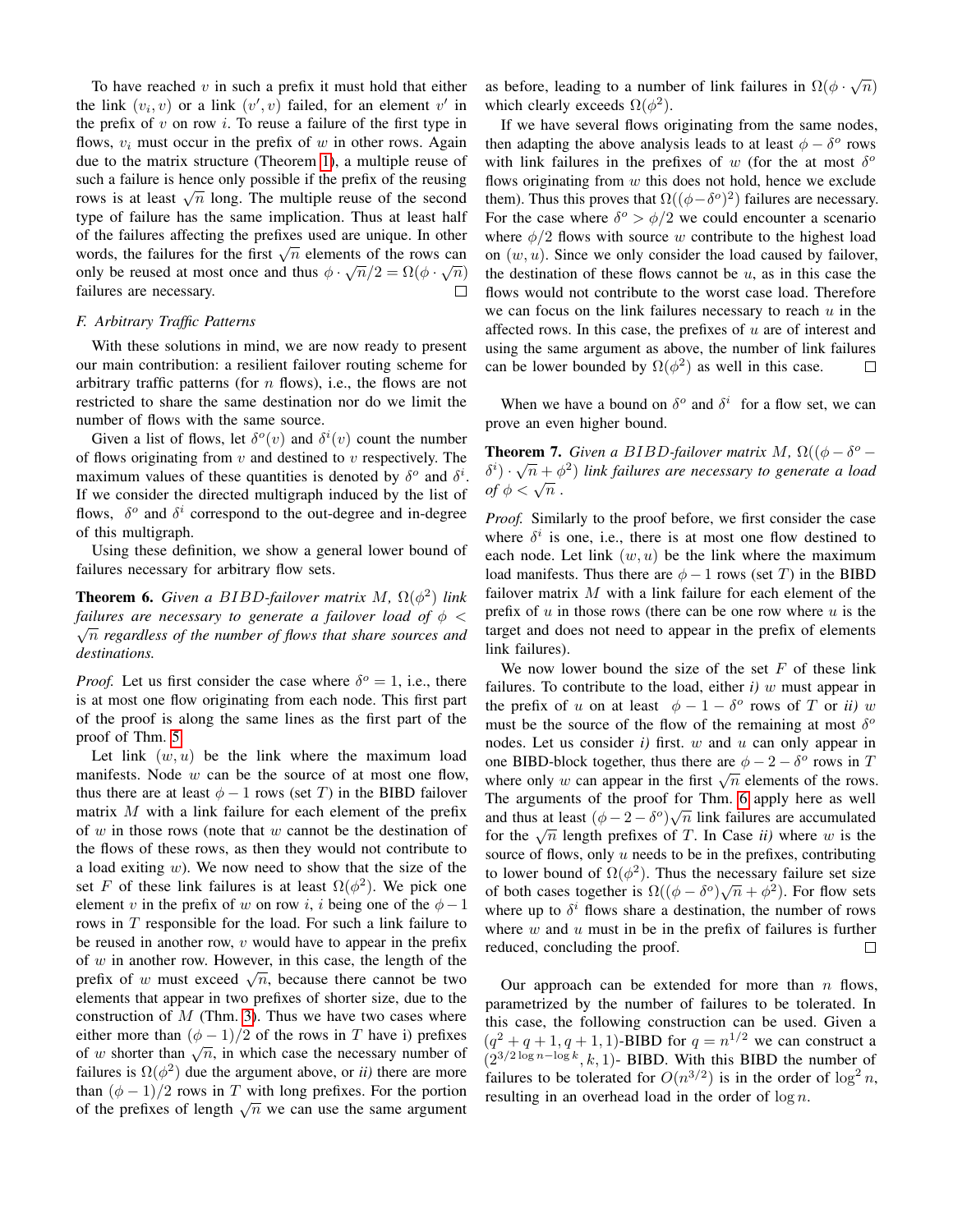**Corollary 1.** *Given*  $\lambda n$  *flows, it holds that*  $\Omega(\phi^2)$  *link failures* **Coronary 1.** Given  $\lambda h$  hows, it holds that  $\lambda(\varphi)$  thus failures<br>are necessary to generate an overhead load of  $k\phi < k\sqrt{n}$ . If  $\lambda \in O(\sqrt{n})$ , it holds that  $\Omega(\phi^2)$  link failures are necessary to *generate an overhead load of*  $\phi < \log n$ .

#### V. SIMULATIONS

<span id="page-8-0"></span>We complement our formal analysis with a simulation study. In particular, in this section we shed light on the load distribution in different failure scenarios and under different alternative routing schemes.

### *A. Random Failures*

Improved load compared to state-of-the-art. We first investigate random failures, to model more "average case" rather than worst-case failures. Figure [5.](#page-9-0)a) shows the maximum link load (across all links, depicting the average, the maximum and the minimum over 100 runs, for a 18[3](#page-8-2)-node networks<sup>3</sup>) for all-toone routing as a function of the number of failures. Clearly, even in the presence of a large number of concurrent failures, using our approach, the max load is low. More precisely, failover sequences with BIBDs incur a maximum load of less than 6 on average, even if almost 2/3 of the links failed. Even though operating beyond the  $n - 1$  tolerated failures studied in Theorem [1,](#page-4-1) our scheme performs well under random failures. For comparison, especially for large failure sets, the stochastic failover scheme based on random permutations proposed in [\[3\]](#page-10-6) (indicated as "*OPODIS*" in the figures) does not perform as well as the failover scheme based on BIBDs. In addition, our approach has the advantage of providing deterministic guarantees, and not just probabilistic ones.

Figure [5.](#page-9-0)b) shows the corresponding results for permutation routing. Under permutation routing, the load is much lower. The power of oblivious routing and remark on destinationbased routing. Next, we investigate to what extent our approach benefits from the high path diversity offered by the oblivious BIBD routing policy, where (failover) paths can be arbitrary (and not only destination-based). Nevertheless, for comparison, we consider destination-based routing (as it commonly used in legacy IP-networks): destination-based routing schemes are confluent, i.e., once two flows toward the same destination intersect, they will use the same remaining path (the suffix). Observe that in order to implement destinationbased routing, we need to set all rows in the failover matrix to the same permutation for all-to-one routing. As can be seen in Figure [5.](#page-9-0)c), if routing is restricted to be destination-based (referred to as "*DEST*" in the figure), the resulting link load is significantly higher in the all-to-one scenario (note that the experiment is only interesting in this scenario, as destinations under permutation routing differ). Accordingly, we conclude that the higher path diversity offered by destination *and* source based routing is vital for a resource efficient failover.

# *B. Targeted Failures*

We now turn our attention to scenarios with adversarial failures. Indeed, we believe that the key strength of our approach lies in such more challenging failure scenarios. We consider an adversary that targets a particular node  $v$  and fails  $|F|$  random links incident to this node v. In other words, the adversary specifically targets the links of one node. For all-to-one routing, the chosen node is the destination node  $v_n$ , for permutation routing any node can be picked.

Note that all rows of the BIBD failover matrices offer the same properties due to the fact that they are generated from symmetric BIBDs and form a latin square. As shown in [\[3\]](#page-10-6), the maximum load is generated by failing links incident to  $v_n$ for all-to-one routing.

Improved load for all-to-one and permutation routing. Figure [5.](#page-9-0)d) plots the maximum load observed on any link as a function of the number of failures up to  $n/2<sup>4</sup>$  $n/2<sup>4</sup>$  $n/2<sup>4</sup>$ . Unlike in the random failure experiments discussed above, we now see that the load grows more quickly with an increasing number of failures. Indeed, the results are reminiscent of the formal worst-case analysis presented in the previous section.

When the failover matrix is constructed with random permutations per row, the number of failures necessary to generate a maximum load of  $\phi$  is in  $\Omega(\phi^2/\log n)$  [\[3\]](#page-10-6). The deterministic BIBD failover matrix outperforms the random permutation matrix by around 20%. Under permutation routing the load is lower and BIBD achieves a more balanced link load than the randomized approach from [\[3\]](#page-10-6).

# VI. RELATED WORK

<span id="page-8-1"></span>There exist several empirical studies showing that link failures, even simultaneous ones, do occur in different networks [\[19\]](#page-11-0), [\[27\]](#page-11-7), including wide-area [\[14\]](#page-10-3) and data center networks [\[12\]](#page-10-9). For example, it has been reported that in a wide area network, a link fails every 30 minutes on average [\[16\]](#page-10-10).

Commercial networks today usually rely on routing schemes such as OSPF, IS-IS, and MPLS reroute traffic, which however do not come with formal guarantees under multiple failures. Accordingly, backbone networks are usually largely overprovisioned.

Existing resilient routing mechanisms can be classified according to whether a single link/node failure [\[9\]](#page-10-11), [\[20\]](#page-11-8), [\[31\]](#page-11-9), [\[32\]](#page-11-10) or multiple ones can be tolerated [\[8\]](#page-10-2). Alternatively, they can be classified into static and dynamic ones. Dynamic tables and using link reversals [\[11\]](#page-10-5) can yield very resilient networks, but dynamic tables are not supported in OpenFlow switches today. Finally, one can also classify existing mechanisms as basic routing schemes [\[4\]](#page-10-12), schemes exploiting packet-header rewriting, and routing with packet-duplication [\[13\]](#page-10-13). While packet-header rewriting can improve resiliency, it can be problematic in practice, especially under multiple failures, as header space (and rule space) is limited. We in this paper hence do not use header rewriting.

<span id="page-8-2"></span><sup>&</sup>lt;sup>3</sup>We perform our analysis on a network of 183 nodes, since there exists a (183,14,1)-BIBD which fits perfectly for this size. As discussed in the paper, any network size can be supported, but the construction becomes more cumbersome and a simulation on 150 or 200 nodes does not reveal more information than on 183 nodes.

<span id="page-8-3"></span><sup>&</sup>lt;sup>4</sup> For a number of failure in O(n) the load will be in the order of  $\sqrt(n)$ for targeted failures in the all-to-one case, therefore higher failure numbers are not interesting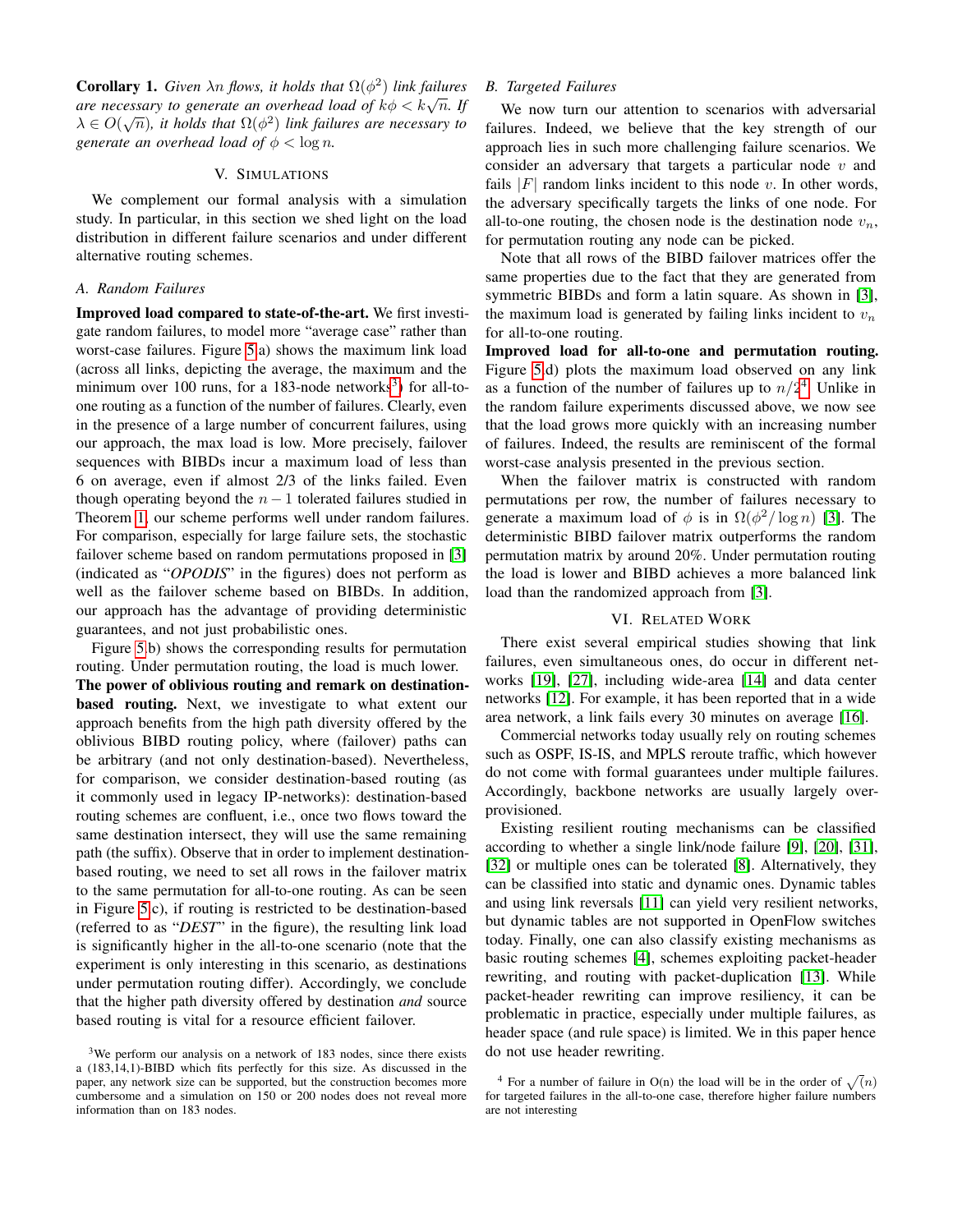

a) All-to-one routing and random link failures b) Permutation routing and random link failures



<span id="page-9-0"></span>



c) All-to-one routing and random link failures d) All-to-one routing and targetted link failures

Fig. 5. Comparison of maximum link load induced by our BIBD scheme, a random permutation scheme [\[3\]](#page-10-6) (*OPODIS*) and a random destination-based scheme [\[3\]](#page-10-6) (*DEST*) for a network of 183 nodes. The x-axis represents the number of random link failures, the y-axis the maximum link load. The dots represent the mean of the maximum link load over 100 experiments, the bars indicate the standard deviation. .

The works closest to ours are by Feigenbaum et al. [\[10\]](#page-10-14), Chiesa et al. [\[6\]](#page-10-1), Stephens et al. [\[24\]](#page-11-11), [\[25\]](#page-11-12), and Borokhovich et al. [\[3\]](#page-10-6). Feigenbaum et al. [\[10\]](#page-10-14) introduces the notion of *perfect resilience*, resilience to arbitrary failures.

Chiesa et al. [\[6\]](#page-10-1) focus on "scalable" static failover schemes that rely only on the destination address, the packets incoming link, and the set of nonfailed links incident to the router. The authors find that per-incoming link destination-based forwarding tables are a necessity as destination-based routing alone is unable to achieve resilience against even a single link failure, and, moreover, entails computationally hard problems. In [\[5\]](#page-10-7), Chiesa et al. consider randomized algorithms for static routing schemes whose rules depend only on the inport (where the packet arrives) and the destination.

Stephens et al. [\[24\]](#page-11-11), [\[25\]](#page-11-12) present a new forwarding table compression algorithm called Plinko, which however cannot provide resilience guarantees in all possible failure scenarios.

However, in contrast to our paper, none of these paper study the implication on the *network load* of different failover mechanisms: an important concern in traffic engineering. Moreover, existing work often focuses on destination-based routing algorithms only, ignoring one of the key advantages of software-defined networks in terms of traffic engineering. Finally, much existing work (e.g., based on randomized or stateful routing) is not OpenFlow-compatible.

In this respect, the closest work to ours is [\[3\]](#page-10-6). The authors focus on the All-to-One model only and present a deterministic failover scheme which achieves an optimal tradeoff between resilience and network load for up to a logarithmic number of failures. For a larger number of failures, a randomized but non-constructive mechanism is proposed. Moreover, the authors prove the following two statements: *i)* no local failover scheme can tolerate  $n - 1$  or more link failures without disconnecting source-destination pairs, even though the remaining graph (i.e., after the link failures) is still  $n/2$ -connected, and *ii*) for any local failover scheme tolerating  $\varphi$  link failures  $(0 < \varphi < n)$ without disconnecting any source-destination pair, there exists a failure scenario which results in a link load of at least  $\hat{\lambda} \geq \sqrt{\varphi}$ , although the minimum edge cut (mincut) of the network is still at least  $n - \varphi - 1$ . In this paper, we provide a deterministic approach that matches these lower bounds asymptotically, thus solving this open problem. We also show in simulations, that we outperform their approach in all considered scenarios while additionally providing deterministic guarantees. More importantly, our results apply to general traffic matrices, beyond the All-to-One model.

One contribution of our paper is to observe a connection to the field of local algorithms without coordination. Accordingly, in terms of techniques, the paper closest to ours is by Malewicz et al. [\[18\]](#page-11-13), as well as the seminal work by Dolev et al. [\[7\]](#page-10-15).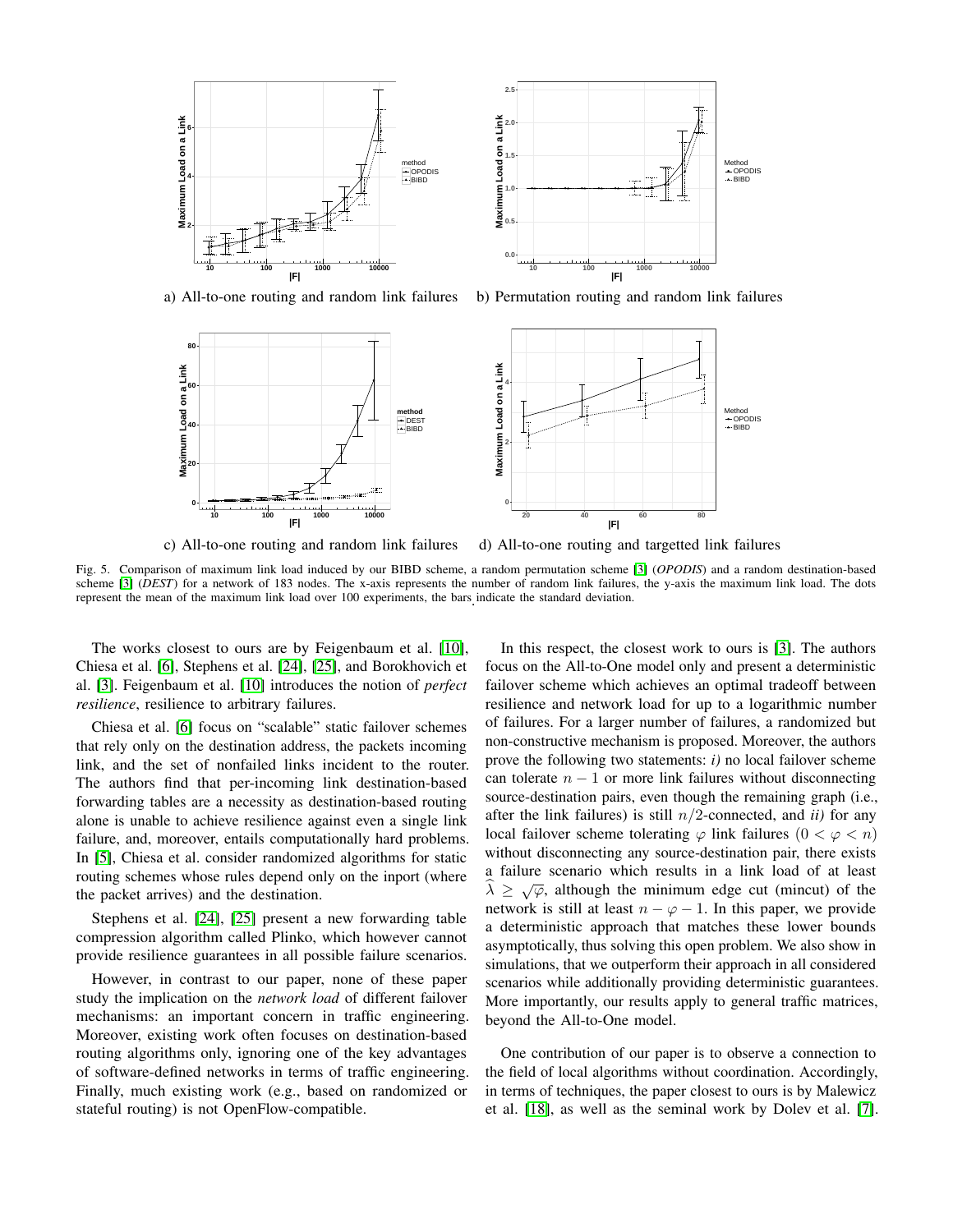The authors study scheduling for "disconnected cooperation": in their setting, a set of initially isolated, distributed processors need to schedule their work *before* starting communication. The goal is to come up with a deterministic schedule which minimizes the number of redundantly executed tasks: the so-called *waste*. This model is motivated by decentralized environments where processors may meaningfully carry on with the computation regardless of any other component (e.g., due to the idempotency of tasks). Given a set of  $n$  nodes and  $n < t$  tasks, where n is a prime power, Malewicz et al. present a deterministic, design-theoretic construction of an optimal schedule.

The routing algorithms presented in this paper are *oblivious*: failover paths are independent of other packets. Accordingly, we believe that our work provides an interesting new perspective on oblivious routing: a field which to the best of our knowledge has so far mostly been studied for scenarios without failures. Oblivious routing schemes are attractive for their simplicity, but it is also known that such schemes come at an optimality price, if only a single path for every source-destination pair can be chosen: the famous Borodin-Hopcroft lower bound [\[2\]](#page-10-16) states that for permutation routing, given a maximal node degree d, there is a permutation in which a node is traversed by at least  $\sqrt{n/d}$  paths. While this lower bound also applies to our setting, due to the limited number of failures we can tolerate and the high remaining connectivity, it only provides weak bounds. On the positive side, it is known that if multiple paths are allowed, e.g., using Valiant's trick [\[29\]](#page-11-5), lower loads can be achieved. We refer the reader to [\[2\]](#page-10-16), [\[17\]](#page-11-14), [\[22\]](#page-11-15), [\[29\]](#page-11-5) for more details. Interestingly, we show in this work that oblivious routing strategies can actually be asympotically optimal for fast failover routing.

### VII. CONCLUSION

<span id="page-10-8"></span>A highly available connectivity is the prerequisite for any dependable network-based application and service. Indeed, according to the CAP theorem, if and only if network connectivity is ensured, it is possible to provide both availability and consistency in a distributed system.

In order to guarantee connectivity, this paper leveraged an intriguing connection between local failover mechanisms and combinatorial block designs. In particular, we developed a failover scheme defining an almost optimal tradeoff between resilience and network load: the resulting bounds are off by a constant factor of the optimal bound derived in prior work. Our work hence settles an open question: while mechanisms such as Fast Reroute have been in place for many years, the fundamental tradeoffs regarding their level of resiliency and resource overheads such as load were long not well understood.

Regarding the impact on flow table rules, one nice aspect of our approach is that the required number of failover rules is low: they only depend linearly on the number of failed links incident to the switch (whereas in principle one could imagine a scenario where there is a different failover strategy for each subset of failed ports). Interestingly, as we prove, despite this compact representation, we do not lose anything

in terms of failover optimality with respect to the overhead load and fault-tolerance).

Nevertheless, our work leaves open several interesting directions for future research. For example, there remain many interesting opportunities to improve our approach in practice, and tailor it to specific use cases. For instance, we have so far treated all flows equally. However, in practice, it may make sense to use our rigorous routing scheme only for highpriority and critical flows, while low-priority flows could be routed in a best effort manner. Such a prioritization and the study of its tradeoffs is interesting but orthogonal to our work. At the same time, it holds that additional knowledge about the bandwidth and traffic matrix, also creates additional optimization opportunities, which we aim to explore in the future.

Acknowledgments. Research in part supported by the Danish Villum project *ReNet*.

#### **REFERENCES**

- <span id="page-10-0"></span>[1] A. K. Atlas and A. Zinin. Basic specification for ip fast-reroute: loop-free alternates. *IETF RFC 5286*, 2008.
- <span id="page-10-16"></span>[2] A. Borodin and J. E. Hopcroft. Routing, merging and sorting on parallel models of computation. In *Proc. ACM Symposium on Theory of Computing (STOC)*, pages 338–344, 1982.
- <span id="page-10-6"></span>[3] M. Borokhovich and S. Schmid. How (not) to shoot in your foot with sdn local fast failover: A load-connectivity tradeoff. In *Proc. 17th International Conference on Principles of Distributed Systems (OPODIS)*, 2013.
- <span id="page-10-12"></span>[4] M. Canini, P. Kuznetsov, D. Levin, and S. Schmid. A Distributed and Robust SDN Control Plane for Transactional Network Updates. In *Proc. IEEE INFOCOM*, 2015.
- <span id="page-10-7"></span>[5] M. Chiesa, A. V. Gurtov, A. Madry, S. Mitrovic, I. Nikolaevskiy, M. Schapira, and S. Shenker. On the resiliency of randomized routing against multiple edge failures. In *Proc. 43rd International Colloquium on Automata, Languages, and Programming (ICALP)*, pages 134:1–134:15, 2016.
- <span id="page-10-1"></span>[6] M. Chiesa, I. Nikolaevskiy, S. Mitrovic, A. Panda, A. Gurtov, A. Madry, M. Schapira, and S. Shenker. The quest for resilient (static) forwarding tables. In *Proc. IEEE INFOCOM*, 2016.
- <span id="page-10-15"></span>[7] S. Dolev, R. Segala, and A. Shvartsman. Dynamic load balancing with group communication. In *Proc. SIROCCO*, pages 111–125, 1999.
- <span id="page-10-2"></span>[8] T. Elhourani, A. Gopalan, and S. Ramasubramanian. Ip fast rerouting for multi-link failures. In *Proc. IEEE INFOCOM*, pages 2148–2156. IEEE, 2014.
- <span id="page-10-11"></span>[9] G. Enyedi, G. Rétvári, and T. Cinkler. A novel loop-free ip fast reroute algorithm. In *Dependable and Adaptable Networks and Services*. 2007.
- <span id="page-10-14"></span>[10] J. F. et al. Ba: On the resilience of routing tables. In *Proc. ACM Symposium on Principles of Distributed Computing (PODC)*, pages 237–238, 2012.
- <span id="page-10-5"></span>[11] E. Gafni and D. Bertsekas. Distributed algorithms for generating loop-free routes in networks with frequently changing topology. *Communications, IEEE Transactions on*, 29(1):11–18, Jan 1981.
- <span id="page-10-9"></span>[12] P. Gill, N. Jain, and N. Nagappan. Understanding network failures in data centers: measurement, analysis, and implications. In *ACM SIGCOMM Computer Communication Review*, volume 41, pages 350–361, 2011.
- <span id="page-10-13"></span>[13] P. Hande, M. Chiang, R. Calderbank, and S. Rangan. Network pricing and rate allocation with content-provider participation. In *Proc. IEEE INFOCOM*, 2010.
- <span id="page-10-3"></span>[14] C.-Y. Hong, S. Kandula, R. Mahajan, M. Zhang, V. Gill, M. Nanduri, and R. Wattenhofer. Achieving High Utilization with Software-Driven WAN. In *Proc. ACM SIGCOMM*, 2013.
- <span id="page-10-4"></span>[15] S. Jain, A. Kumar, S. Mandal, J. Ong, L. Poutievski, A. Singh, S. Venkata, J. Wanderer, J. Zhou, M. Zhu, J. Zolla, U. Hölzle, S. Stuart, and A. Vahdat. B4: Experience with a Globally-Deployed Software Defined WAN. In *Proc. ACM SIGCOMM*, 2013.
- <span id="page-10-10"></span>[16] H. H. Liu, S. Kandula, R. Mahajan, M. Zhang, and D. Gelernter. Traffic engineering with forward fault correction. In *Proc. ACM SIGCOMM Computer Communication Review*, volume 44, pages 527–538, 2014.